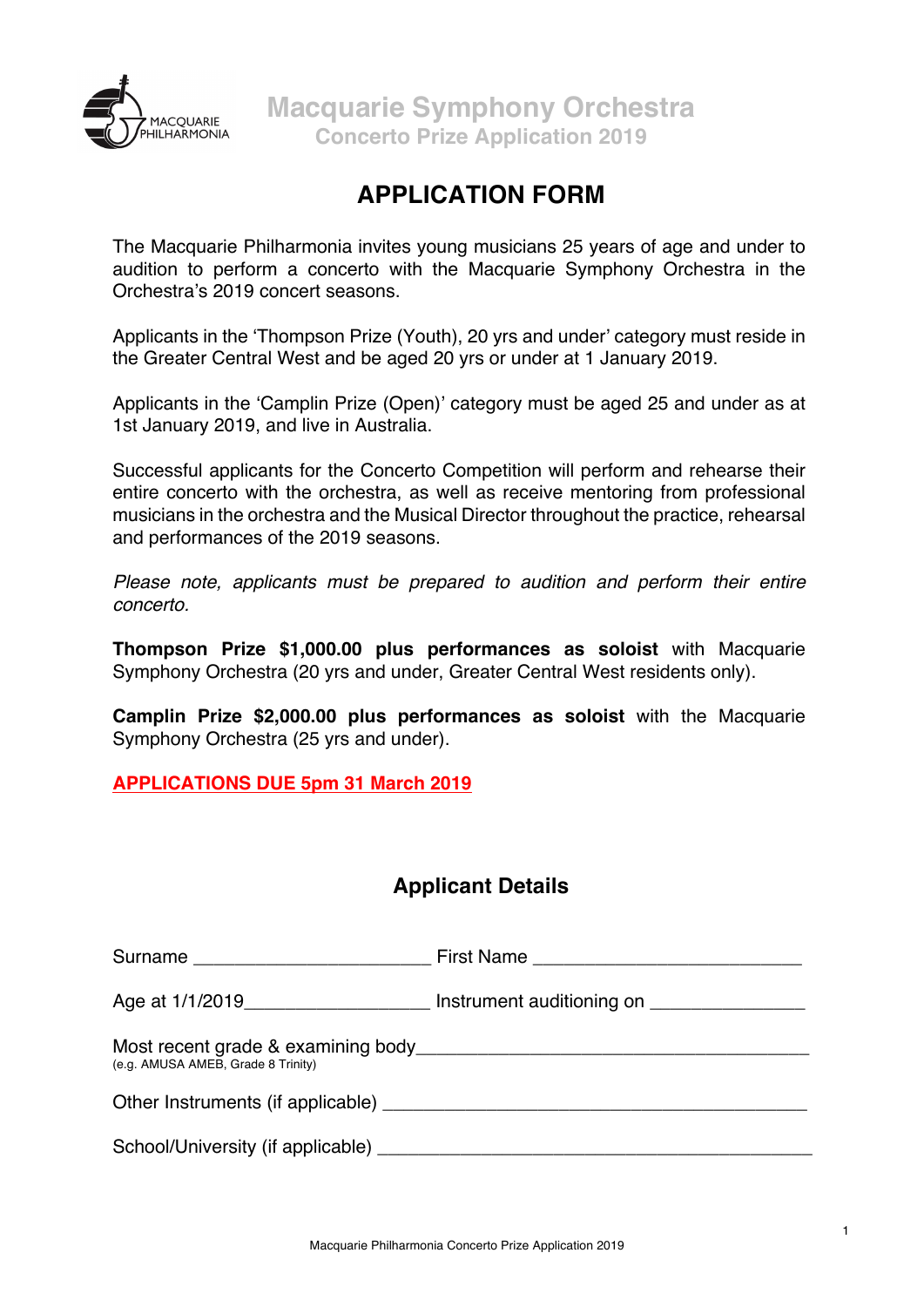

| <b>Contact Address</b><br>(applicants home or postal address) |                                                                                                                                                                                                                                                                                                                                                                                                                                                                                                               |  |
|---------------------------------------------------------------|---------------------------------------------------------------------------------------------------------------------------------------------------------------------------------------------------------------------------------------------------------------------------------------------------------------------------------------------------------------------------------------------------------------------------------------------------------------------------------------------------------------|--|
|                                                               |                                                                                                                                                                                                                                                                                                                                                                                                                                                                                                               |  |
|                                                               |                                                                                                                                                                                                                                                                                                                                                                                                                                                                                                               |  |
| Home phone ________________________                           |                                                                                                                                                                                                                                                                                                                                                                                                                                                                                                               |  |
|                                                               | <b>Parent/Guardian/Emergency Contact Details</b>                                                                                                                                                                                                                                                                                                                                                                                                                                                              |  |
| Surname ___________________________                           |                                                                                                                                                                                                                                                                                                                                                                                                                                                                                                               |  |
|                                                               |                                                                                                                                                                                                                                                                                                                                                                                                                                                                                                               |  |
|                                                               |                                                                                                                                                                                                                                                                                                                                                                                                                                                                                                               |  |
|                                                               |                                                                                                                                                                                                                                                                                                                                                                                                                                                                                                               |  |
|                                                               |                                                                                                                                                                                                                                                                                                                                                                                                                                                                                                               |  |
| <b>Music Teacher Details</b>                                  |                                                                                                                                                                                                                                                                                                                                                                                                                                                                                                               |  |
| Surname _____________________________                         |                                                                                                                                                                                                                                                                                                                                                                                                                                                                                                               |  |
| <b>Contact Address</b><br>(teacher's work or postal address)  | <u> 1989 - Jan Barnett, fransk politiker (d. 1989)</u>                                                                                                                                                                                                                                                                                                                                                                                                                                                        |  |
|                                                               |                                                                                                                                                                                                                                                                                                                                                                                                                                                                                                               |  |
|                                                               | $\overline{\omega}$ $\overline{\omega}$ $\overline{\omega}$ $\overline{\omega}$ $\overline{\omega}$ $\overline{\omega}$ $\overline{\omega}$ $\overline{\omega}$ $\overline{\omega}$ $\overline{\omega}$ $\overline{\omega}$ $\overline{\omega}$ $\overline{\omega}$ $\overline{\omega}$ $\overline{\omega}$ $\overline{\omega}$ $\overline{\omega}$ $\overline{\omega}$ $\overline{\omega}$ $\overline{\omega}$ $\overline{\omega}$ $\overline{\omega}$ $\overline{\omega}$ $\overline{\omega}$ $\overline{\$ |  |
| Work phone ________________________                           |                                                                                                                                                                                                                                                                                                                                                                                                                                                                                                               |  |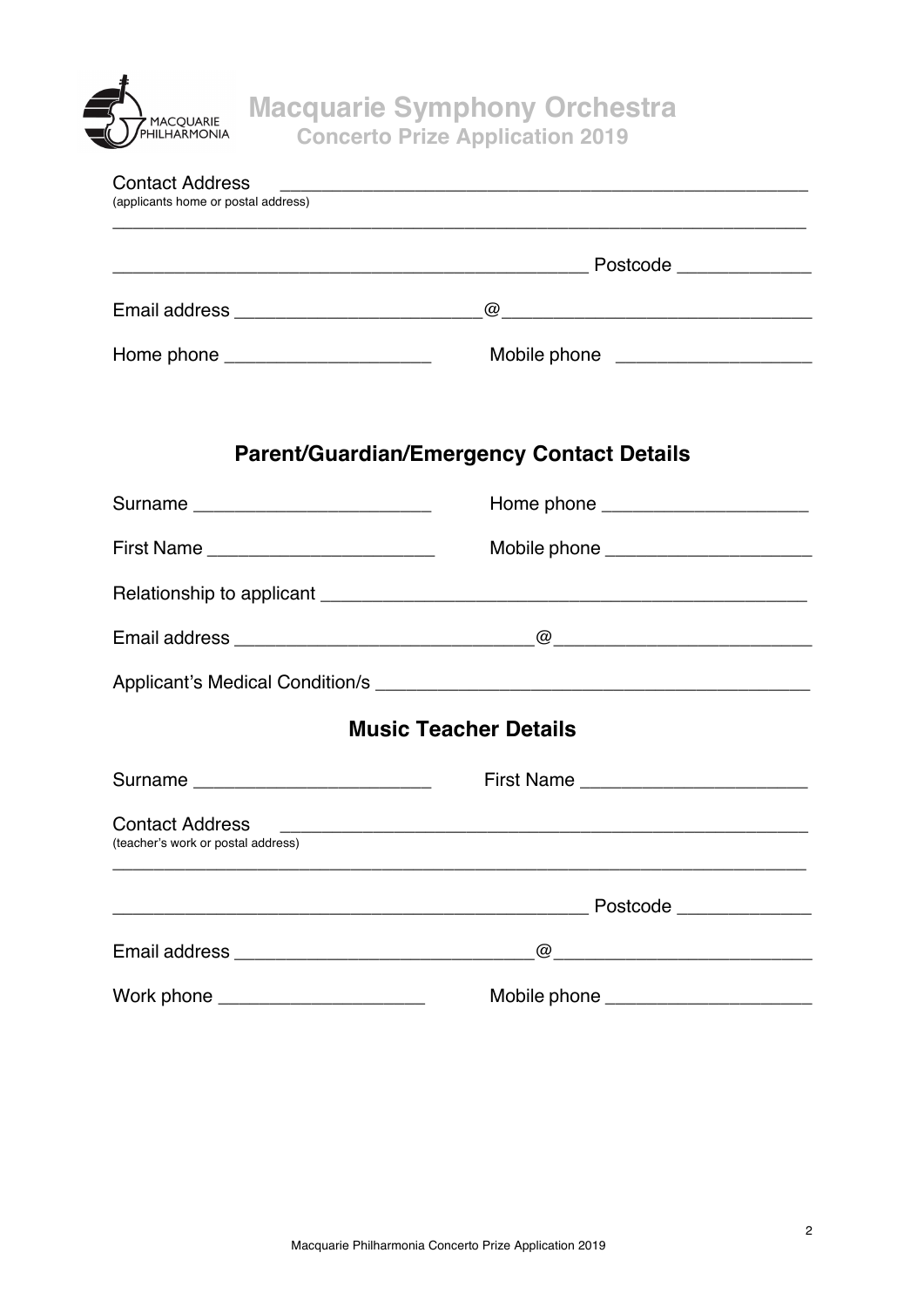

#### **Media release**

I give permission for \_\_\_\_\_\_\_\_\_\_\_\_\_\_\_\_\_\_\_\_\_\_\_\_\_\_\_\_\_\_\_ (applicant name) to have his/her image displayed on the Macquarie Symphony Orchestra (MSO) and Macquarie Philharmonia website, on social media, including MSO's Facebook, Instagram and Twitter accounts and in any other print or online media in relation to the MSO. The MSO may identify me/my child by name and school. I give permission for the MSO to publish information about me/ my child in publicly accessible communications in print and online. This permission remains effective until I advise otherwise in writing.

 $\Box$  I do not wish my/my child's information shared online.

Applicant signature \_\_\_\_\_\_\_\_\_\_\_\_\_\_\_\_\_\_\_\_\_\_\_\_\_\_\_\_\_\_\_\_\_\_\_\_\_\_\_\_\_\_\_\_\_\_\_\_\_\_\_\_

Parent/quardian signature (if under 18) **Example 20** Exercise 20 and 20 Exercise 20 and 20 and 20 and 20 and 20 and 20 and 20 and 20 and 20 and 20 and 20 and 20 and 20 and 20 and 20 and 20 and 20 and 20 and 20 and 20 and 2

## **Audio release**

I \_\_\_\_\_\_\_\_\_\_\_\_\_\_\_\_\_\_\_\_\_\_\_\_\_\_\_ (applicant name) understand that my recorded audition will be used for audition purposes and my recording will not be returned. I give permission for my recording to be used for promotion of Macquarie Symphony Orchestra activities as deemed appropriate. I have sourced all required copyright permissions for recording of this work for audition purposes.

Applicant signature  $\blacksquare$ 

Parent/guardian signature (if under 18) \_\_\_\_\_\_\_\_\_\_\_\_\_\_\_\_\_\_\_\_\_\_\_\_\_\_\_\_\_\_\_\_\_\_\_\_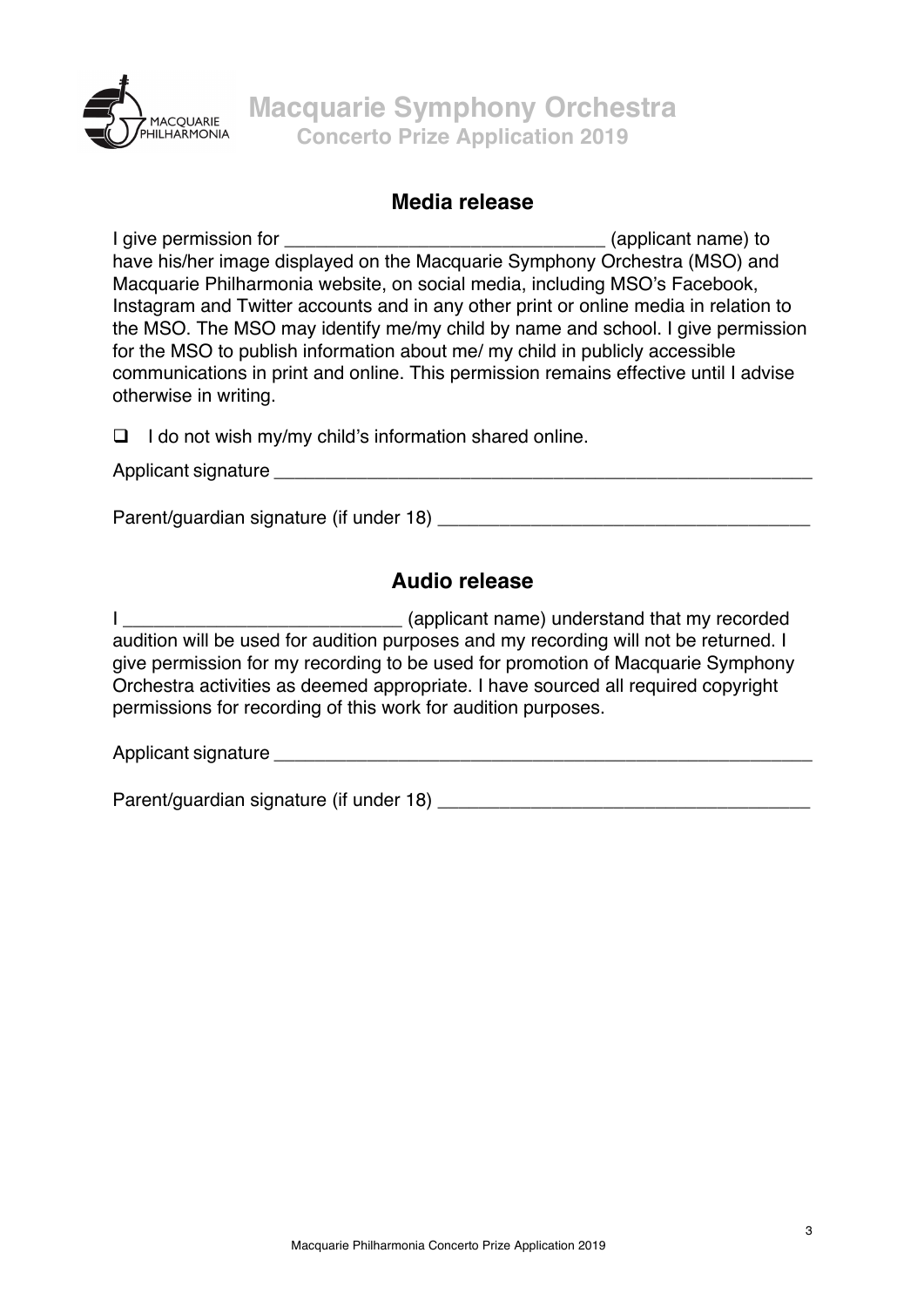

**Macquarie Symphony Orchestra Concerto Prize Application 2019** 

### **Applicant musical statement**

Please outline why performing a concerto with an orchestra is an important musical experience for you.



 $\overline{4}$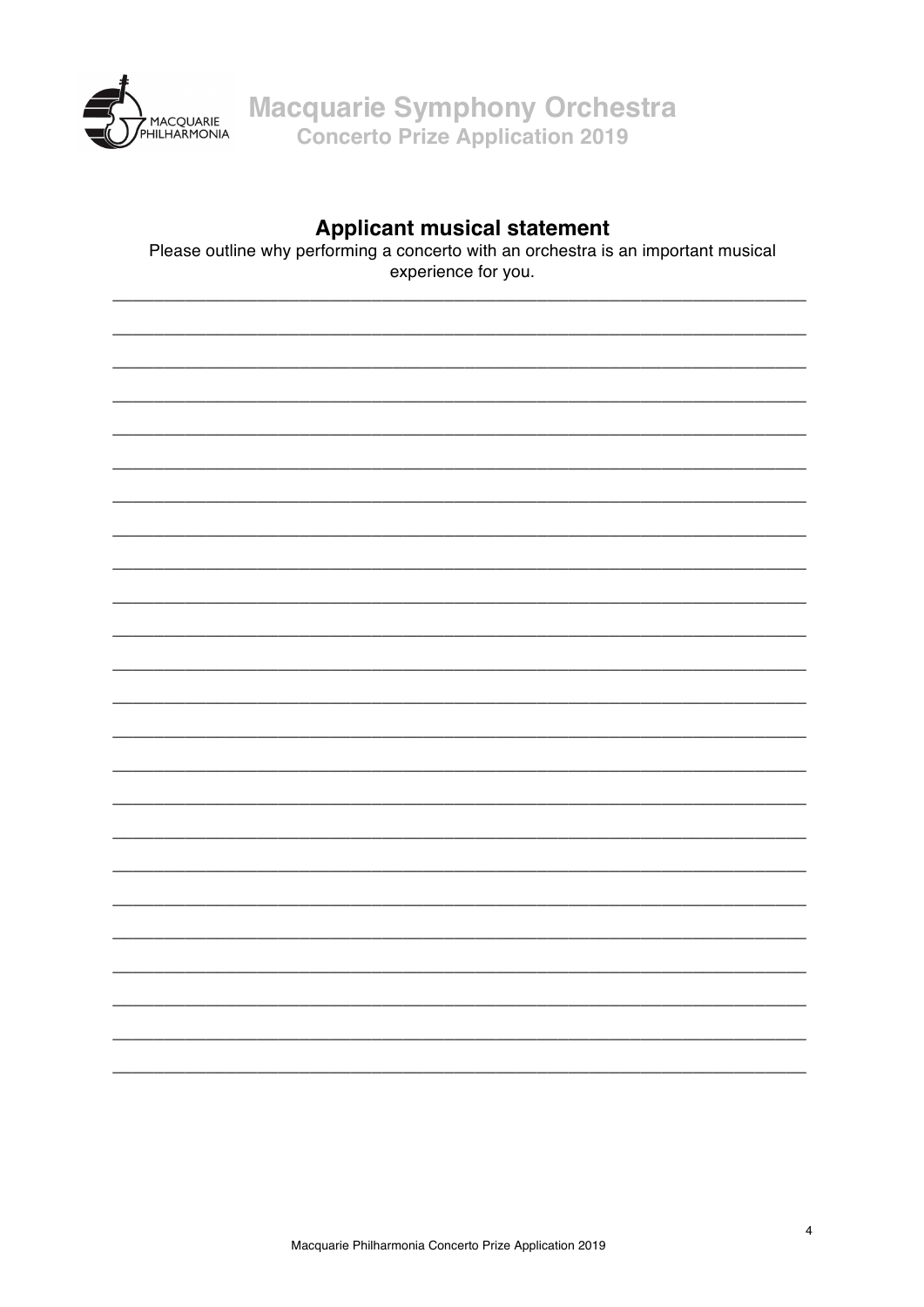

**Macquarie Symphony Orchestra Concerto Prize Application 2019**

# **Category**

(please tick one option only)

 $\Box$  Thompson Prize (20 yrs & under). Thompson Prize Category is open to residents of the Central West only.

**Q** Camplin Prize (25 yrs & under). The Camplin Prize is open nationally.

 $\Box$  Both

|                       | Conditions outlined overleaf and wish to apply for the 2019 Macquarie Philharmonia |
|-----------------------|------------------------------------------------------------------------------------|
| Concerto Competition. |                                                                                    |
|                       |                                                                                    |
|                       |                                                                                    |
|                       |                                                                                    |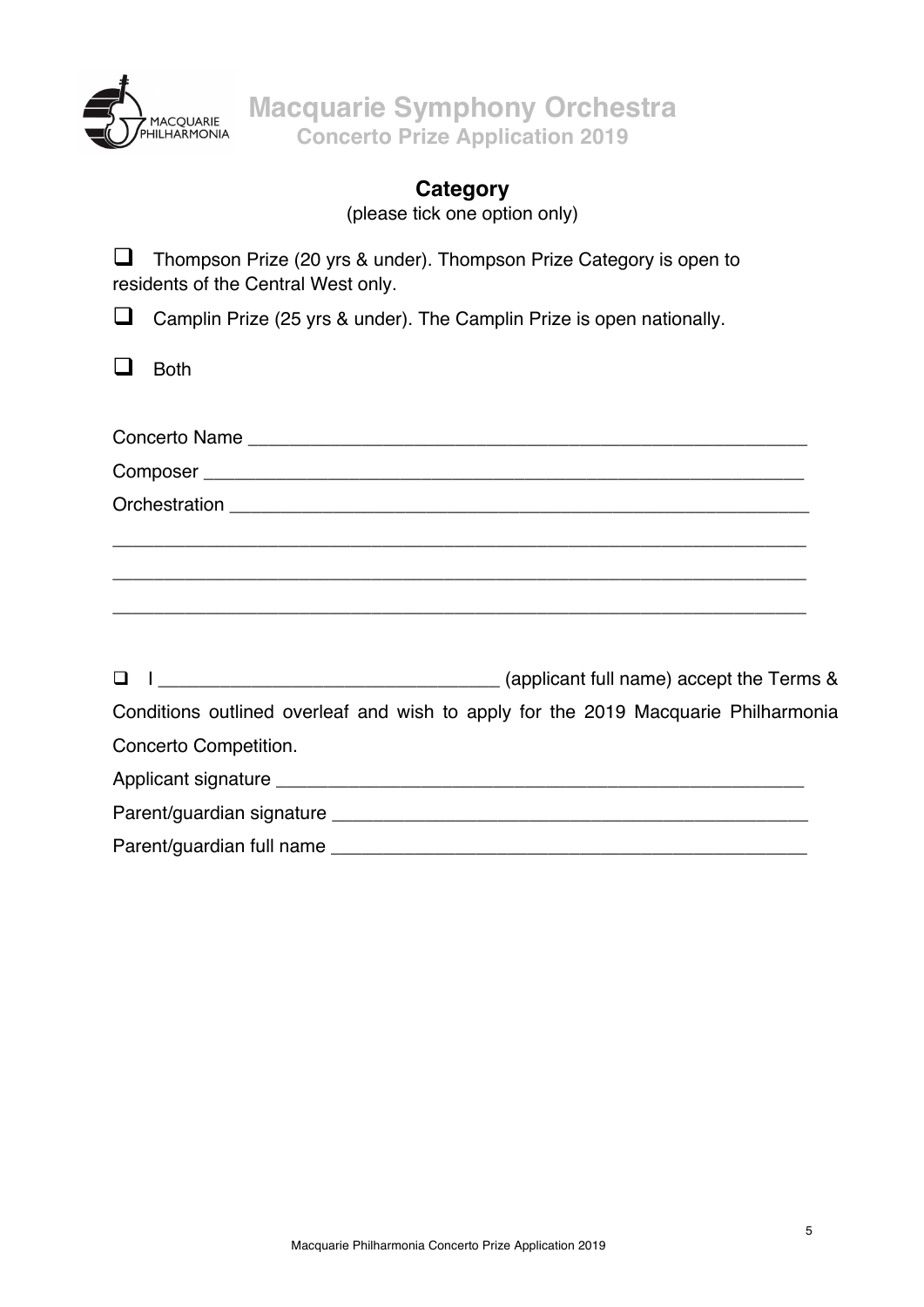

## **Application Checklist**

 $\Box$  Score (will not be returned)

 $\Box$  Payment of \$50.00 is included with this application. Payment should be made to Macquarie Philharmonia Inc. BSB: 882 000 Account Number 9041402. Please include applicant's full name in deposit information.

- $\Box$  Recording with live piano or orchestral accompaniment (will not be returned)
- $\Box$  Completed application form

 $\Box$  Publicity photo (head and shoulders, white background, high resolution [over 500k])

 $\Box$  Read and understood Terms & Conditions

Send completed application, photo, score and recording to: **admin@macquariephilharmonia.org.au**

> or post to **Macquarie Philharmonia Concerto Prize, P.O. Box 1835, Bathurst NSW 2795**

> **APPLICATIONS DUE 5pm 31 March 2019**

## **IMPORTANT DATES**

## **Applications close**

5pm, Sunday 31 March 2019

## **Live auditions for shortlisted applicants**

27 April 2019

Please note, times and venues for live auditions will be determined once applications have closed. Auditions will take place in the Central West or Blue Mountains of NSW. Please be available for live audition you're your own accompanist on these dates.

## **Concerto Prize winners announced**

May 2019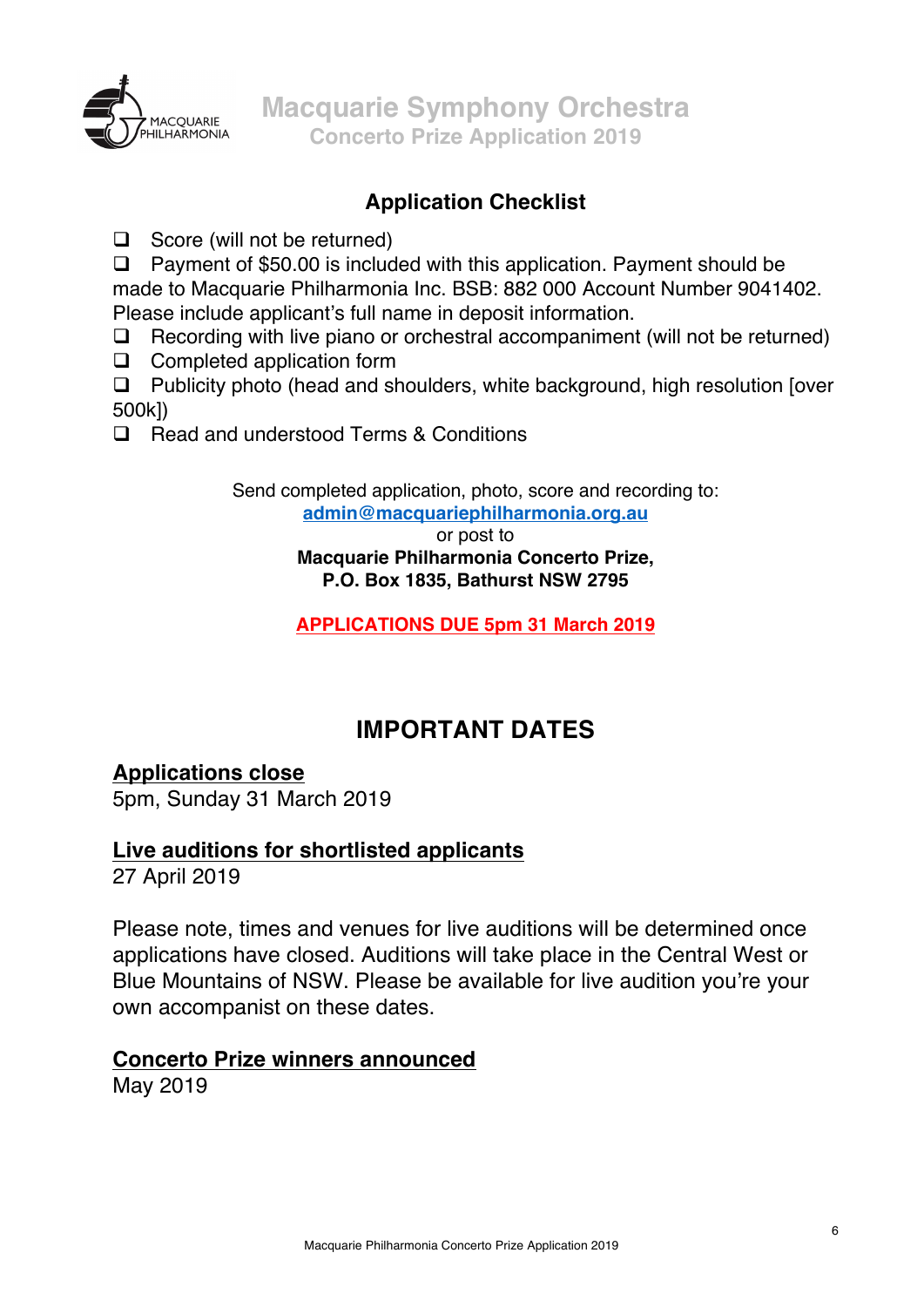

## **Terms & Conditions**

- Applications must include a live recording (audio or video) of each movement of the concerto, with accompaniment. Recordings must be no less than 6 months old.
- Applicants must audition with same concerto which will be performed should the applicant be successful.
- Payment of the application fee \$50.00 must be received by the Macquarie Philharmonia before this application will be considered. Payment should be made to Macquarie Philharmonia Inc. BSB: 882 000 Account Number 9041402. Please include applicants full name in deposit information.
- Consideration will be given to orchestration when awarding the Concerto Prize. The orchestration must be deemed appropriate for the Macquarie Symphony Orchestra e.g. size and instrumentation of orchestra required. If you have any queries, please contact Sarah Conolan, Orchestra Manager on admin@macquariephilharmonia.org.au
- Incomplete or partial applications will not be considered.
- All applicants must supply a publicity photo no less than 1 year old head and shoulders image, with a white background in high resolution (more than 500k).
- Judge's decision is final and no correspondence will be entered into.
- Recording quality will not be considered.
- Results of application and shortlisting will be sent to all applicants and applicant music teacher via email.
- Advice about live auditions for shortlisted applicants will be sent to applicant and applicant music teacher via email.
- Shortlisted applicants must be available for live audition (with own piano accompanist) during April 2019.
- Shortlisted applicants must be available for live audition in front of judging panel and must supply own accompanist, plus score and piano accompaniment part for judges.
- Prizes will be given as a cheque to the winning applicants or parent/guardian on the final performance date in 2019.
- Successful applicants must be available for all rehearsals and performances as requested by Macquarie Philharmonia.